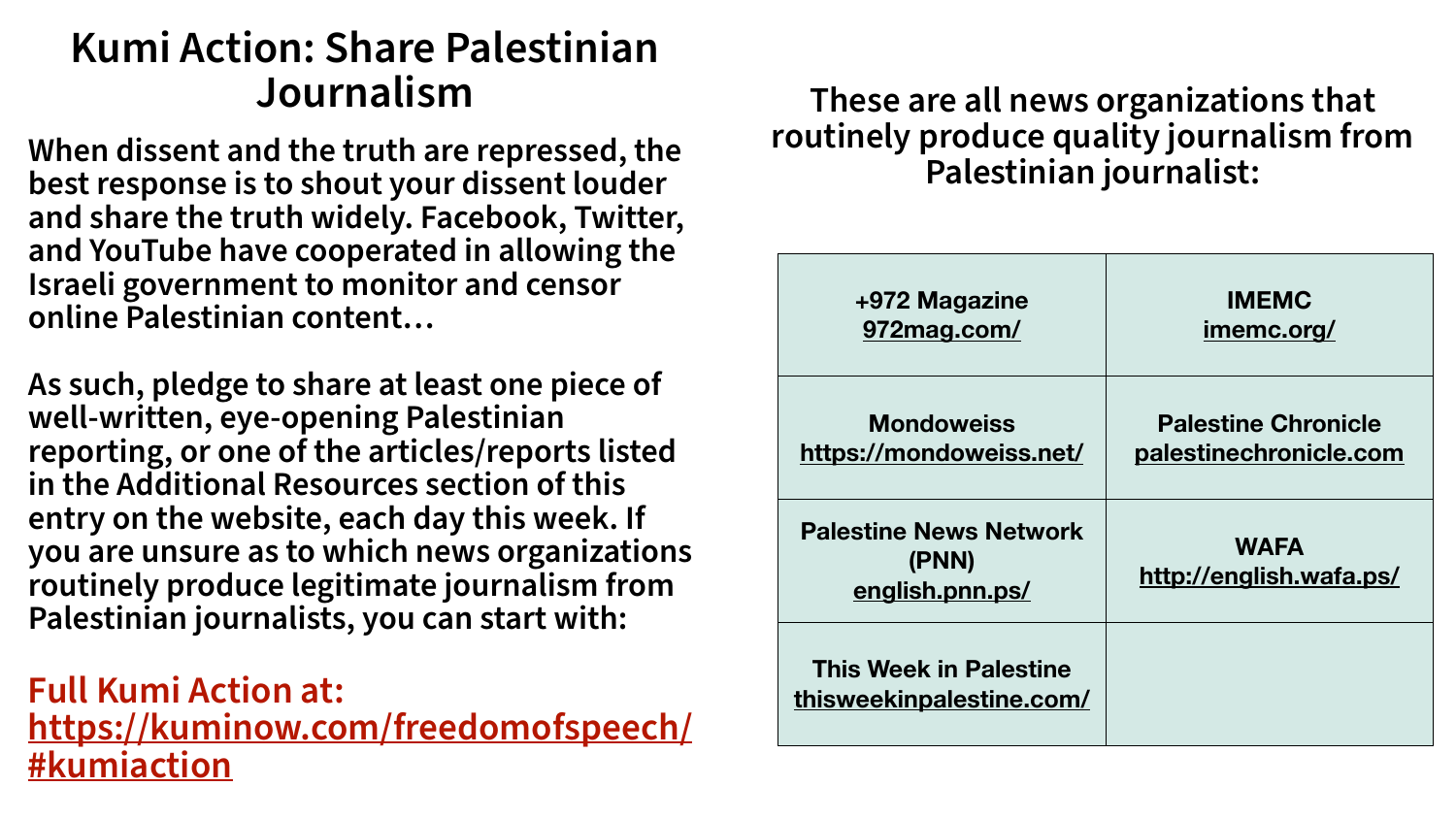# **Kumi Action: Share Palestinian**

## **Journalism These are specific pieces of recent**

**When dissent and the truth are repressed, the best response is to shout your dissent louder and share the truth widely. Facebook, Twitter, and YouTube have cooperated in allowing the Israeli government to monitor and censor online Palestinian content…**

**As such, pledge to share at least one piece of well-written, eye-opening Palestinian reporting, or one of the articles/reports listed in the Additional Resources section of this entry on the website, each day this week. If you are unsure as to which news organizations routinely produce legitimate journalism from Palestinian journalists, you can start with:**

### **Full Kumi Action at: [https://kuminow.com/freedomofspeech/](https://kuminow.com/freedomofspeech/#kumiaction) [#kumiaction](https://kuminow.com/freedomofspeech/#kumiaction)**

**["Israeli court says Sheikh Jarrah residents must 'reach](https://mondoweiss.net/2021/05/israeli-court-says-sheikh-jarrah-residents-must-reach-agreement-with-the-settlers-trying-to-evict-them/)  agreement' with the settlers trying to evict them"** by **Yumna Patel** for **Mondoweiss** 

**Yumna** [on Twitter](https://twitter.com/yumna_patel): **@yumna\_patel**

**["Want Israeli-Palestinian Peace? Try Confederation"](https://www.nytimes.com/2021/02/12/opinion/israel-palestinian-confederation.html)** by **Sam Bahour** and his Israeli-American colleague **Bernard Avishai** for the **New York Times**

**Sam** [on Twitter:](https://twitter.com/SamBahour) **@Sam\_Bahour**

["Elections or not, the PA is intensifying its authoritarian rule](https://www.972mag.com/palestinian-elections-authoritarianism-online/)  online" by Marwa Fatafta for **+972 Magazine**

**Marwa** [on Twitter](https://twitter.com/marwasf): **@marwasf**

**["Death near the shore"](https://electronicintifada.net/content/death-near-shore/32856)** by **Hamza Abu Eltarabesh** for the **Electronic Intifada**

More of **Hamza's** journalism [for the Electronic Intifada](https://electronicintifada.net/people/hamza-abu-eltarabesh)

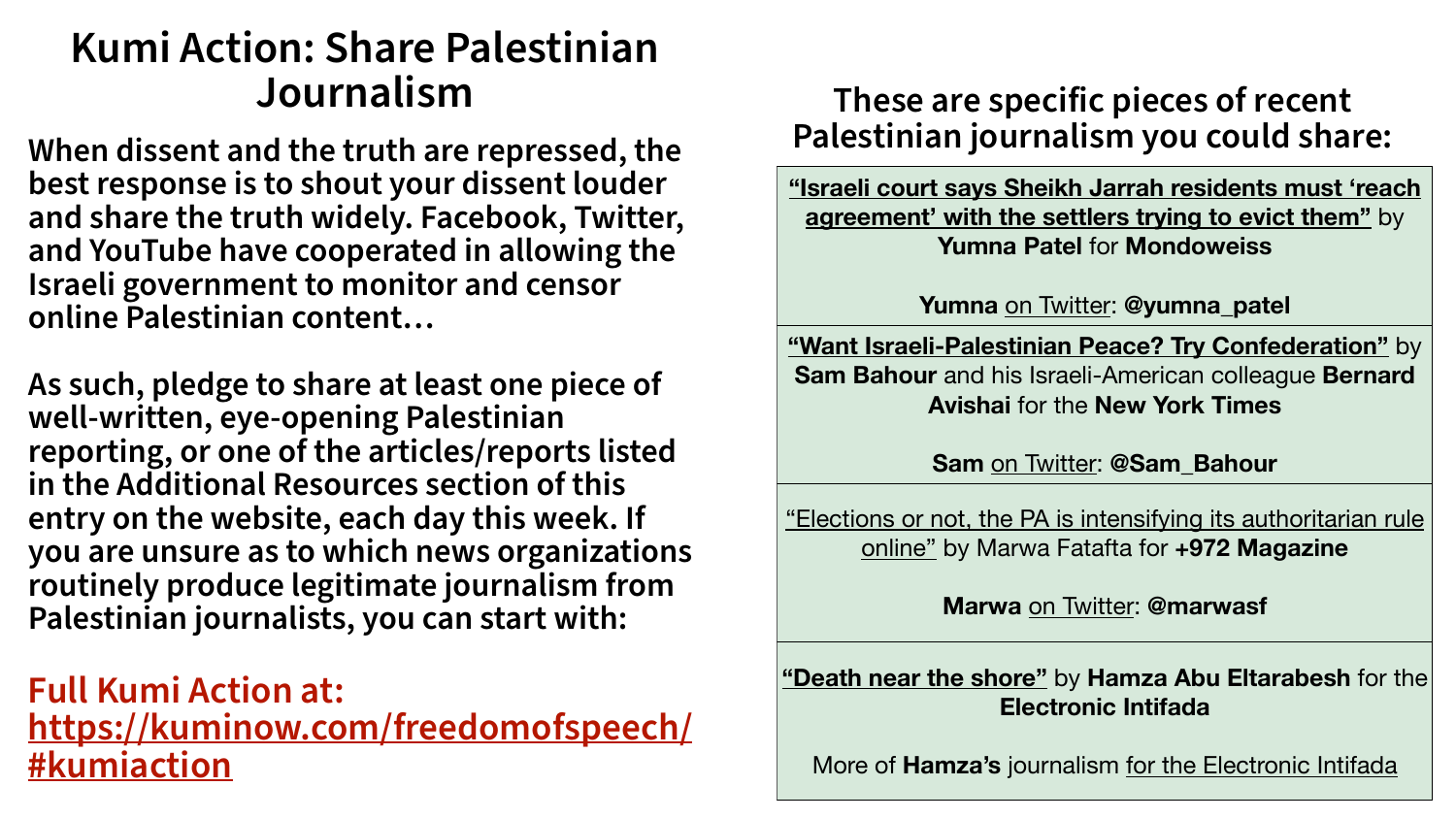# **Rebuilding Alliance Action: Save**

### These are actions you can take for Sheikh **Jarrah**

#### **Contact Congress: Peace in Sheikh Jarrah**

[Write letters to members of the U.S. Congress at https://](https://actionnetwork.org/letters/contact-congress-peace-in-sheikh-jarrah/) actionnetwork.org/letters/contact-congress-peace-in-

#### **Contact the Canadian Government: Letter Writing with Just Peace Advocates**

#### UK citizens can make sure their MPs get a copy of the **Human Rights Watch report through PSC**

https://actionnetwork.org/letters/write-canadian[government-savesheikhjarrah-protect-palestinian-families-](https://actionnetwork.org/letters/write-canadian-government-savesheikhjarrah-protect-palestinian-families-and-stop-israeli-ethnic-cleansing-in-jerusalem/)

#### **Sign the U.S. Petitions**

**Palestine Portal has a full list of actions you can take** [https://www.palestineportal.org/action-advocacy/direct](https://www.palestineportal.org/action-advocacy/direct-action/political-advocacy/advocacy-on-jerusalem/stop-jerusalem-expulsions/)action/political-advocacy/advocacy-on-jerusalem/stopjerusalem-expulsions/



<http://bit.ly/StopJerusalemExpulsions>

[https://palestinecampaign.eaction.online/](https://palestinecampaign.eaction.online/HRWapartheidreport)

**On May 6th, the Israeli Supreme Court judge holding preliminary hearings in the Sheikh Jarrah appeal is unlikely to bring this case to the full court. Ask your elected officials to call the Israeli Embassy now on your behalf to ask the following question: What will the State of Israel do to prevent the evictions of the Palestinian families from their homes?**

**U.S. Constituents: Please email your Senators and Reps now: [tinyurl.com/5aam5yt3.](http://tinyurl.com/5aam5yt3)**

**Rebuilding Alliance will follow-up with your offices and invite you to join a briefing with their staff.**